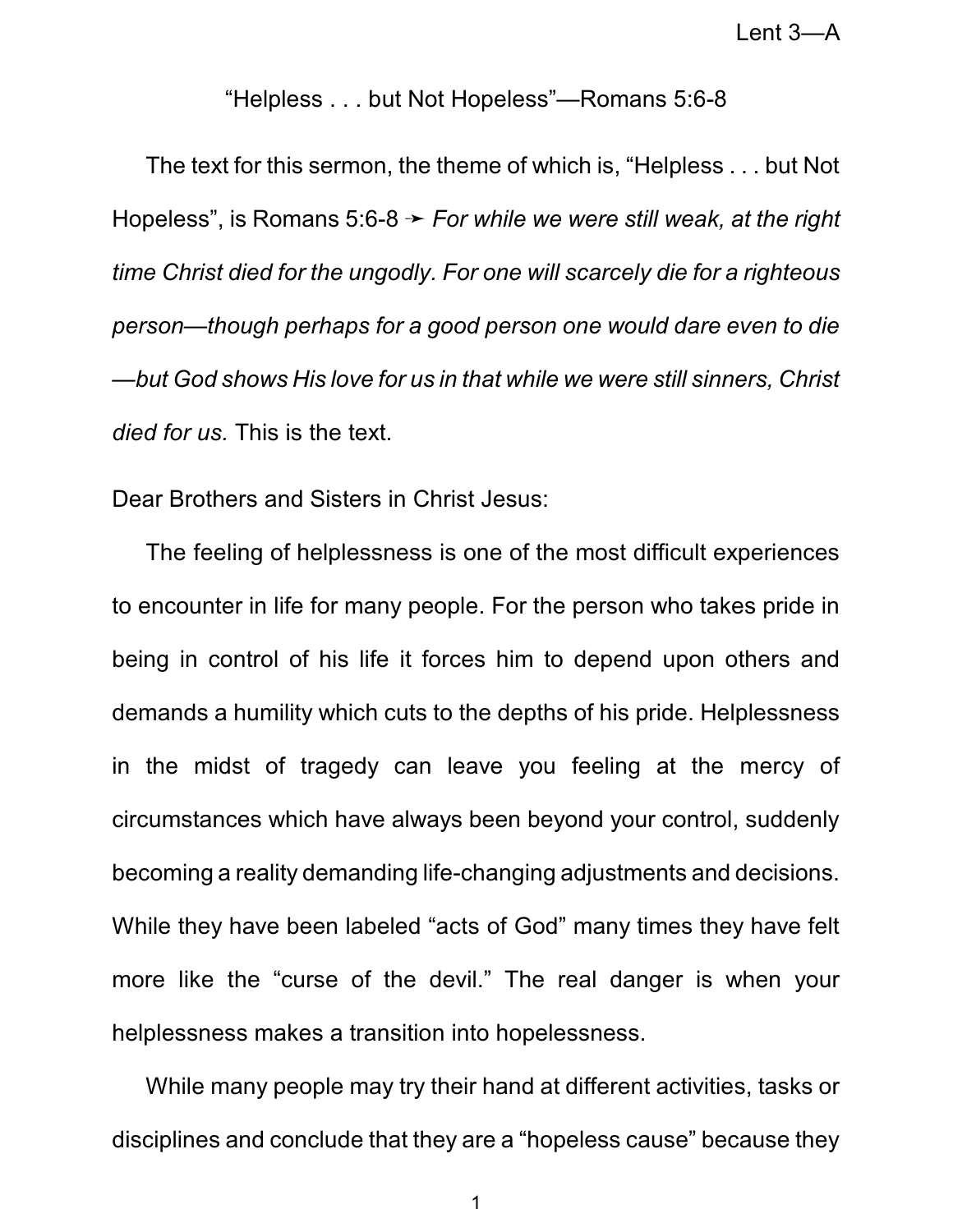can't master them, when it comes to your relationship with God **you are not a "hopeless" cause**. The devil, the world around you and your own sinful nature can easily present the evidence of your sins, failures, shortcomings and so forth to prove you are a "hopeless cause." Your sinful coping mechanisms and addictions; your slanderous tongue (cf. James 3:2-12); your self-righteous judgments; your immoral thoughts and behavior; the list goes on and on.

Listen: God never sees a sinner as a "hopeless cause." This means that **God never sees you as a "hopeless cause."** Helpless, yes. Hopeless, no.

When it comes to our salvation Scripture describes us as *weak*, powerless and helpless. Because of the depth of our sinfulness no matter what we do in our efforts to change this fact of life, it fails. We cannot keep God's laws perfectly; we cannot do enough to make things right with God or others; everything we do is tainted by sin. **We need help!**

Romans 3:20-23 says that *by works of the law* (i.e. all your efforts to make things right) *no human being will be justified in* God's *sight, since through the law comes knowledge of sin . . . For there is no distinction: for all have sinned and fall short of the glory of God*. Sound hopeless? It's not. **It's just that we need help to have a right relationship with**

2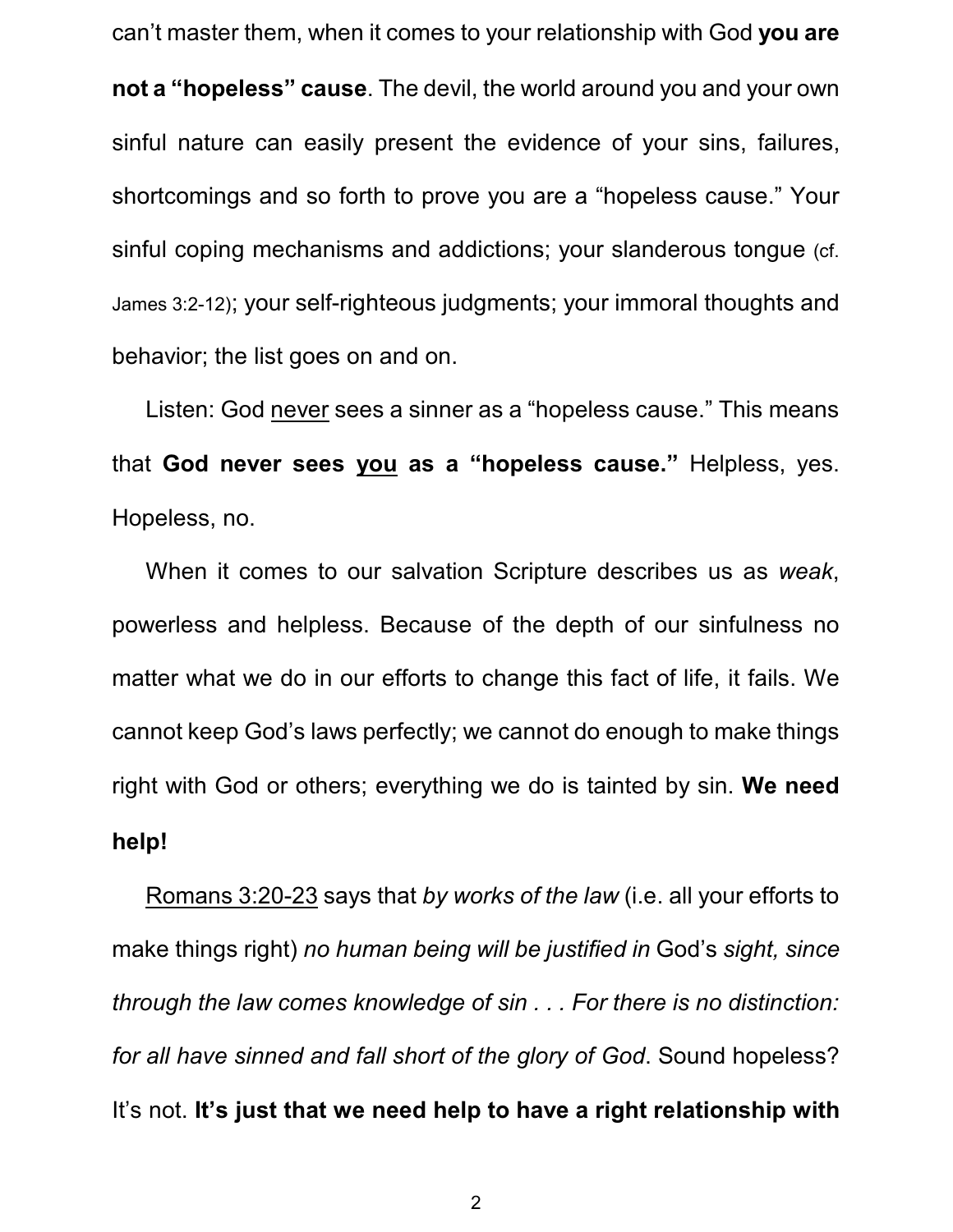**God!** Thus, *the righteousness of God has been manifested apart from the law, although the Law and the Prophets bear witness to it—the righteousness of God through faith in Jesus Christ for all who believe.*

Verse 6 of our text tell us what **God has done** to give us hope in this state of spiritual helplessness: *While we were still weak, at the right time Christ died for the ungodly*—that's **us**! In this sense God's help is not like the world's idea of help. While *perhaps for a good person one would dare even to die* (cf. verse 7), God displays His love for us much differently. Anyone might gladly help a friend or someone whom he considers to be "worthy" of help. We may easily love someone who loves us in return. *But God shows His love for us in that while we were still sinners, Christ died for us.* (cf. verse 8) God loves the unlovable!

The origin of God's love is much different than ours. Christ did not come so much to change God's attitude toward us but rather to show us what His attitude **really** has been and always is because of Who He is! When Yahweh revealed His presence to Moses He said in Exodus 34:6- 7 ý *The LORD, the LORD, a God merciful and gracious, slow to anger, and abounding in steadfast love and faithfulness, keeping steadfast love for thousands, forgiving iniquity and transgression and sin*. God loves you with an everlasting love and faithfulness!

Without this love we would be consumed in our sins (cf. Malachi 3:6)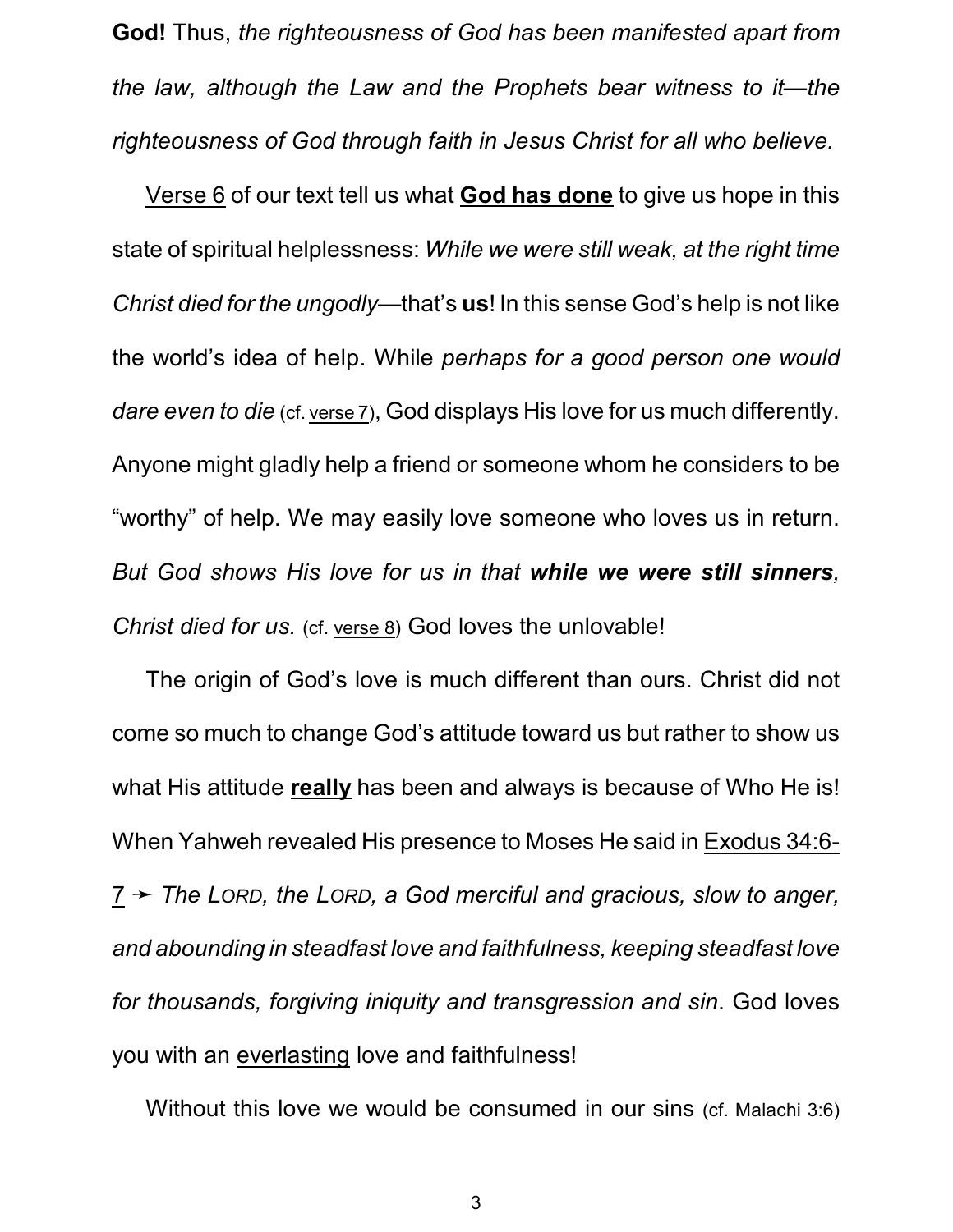because God is also just, as Exodus 34 continues to say: He *will by no means clear the guilty*. Your sin demands a just punishment. Sound hopeless? It's not. Helpless, yes. Hopeless, no. Jesus died as the perfect sacrifice, suffering the punishment for your sin so that your can live a life of hope in the midst of your helplessness! God never sees a sinner as a "hopeless cause" but rather has given you a great hope through faith in Christ's suffering, death and resurrection **for you!**

When the Scriptures speak about hope for Christians it is not describing some kind of "wishful thinking" or "pipe dream." Certainly our hope has to do with something which is not totally in our possession at the present but looks forward to a future reality. Paul even says in Romans 8:24-25  $\rightarrow$  *In this hope* (i.e. the expectation of the experiencing heaven) *we were saved. Now hope that is seen is not hope. For who hopes for what he sees? But if we hope for what we do not see, we wait for it with patience.* Christian hope is not disappointing because we look forward to what we know is certainly ours already because of the Person & Work of Jesus. Why? *Because God's love has been poured into our hearts through the Holy Spirit Who has been given to us.* (cf. Romans 5:5)

Even though our helplessness is never gone this side of heaven, we need not let this feeling lead us to think of our lives as hopeless. It is easy for our sights to be focused on everything happening around us and conclude that "the world is going to hell in a hand basket." Looking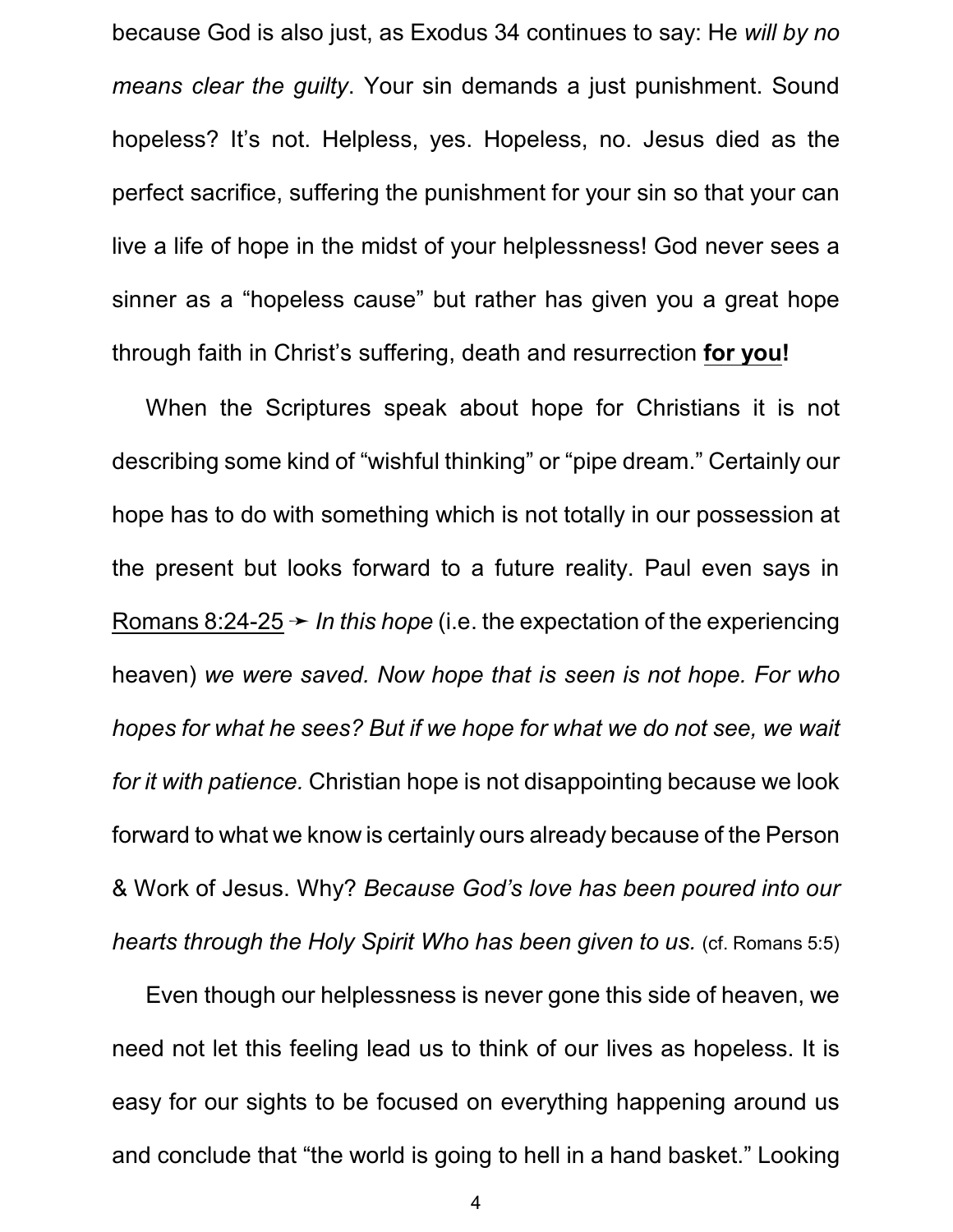to national leadership, public opinions, current events, traditions and even religious organizations does not produce the hope for which people are seeking either. Look hopeless? It's not.

Such a hopeful perspective in the what looks like a hopeless world derives from faith which looks at the world **on God's terms** as He has expressed His love for you in the Person & Work of Jesus. Such hope bows the knee in humility before Him Who lived, died and rose again to give you forgiveness, life and salvation! Such hope comes to Yahweh in humble repentance and helplessness, seeking His forgiveness and submitting to His Lordship over all. Such hope is rooted in Jesus as revealed in the written Word of God—the Bible.

Thus, we fight satan's work of trying to make us feel hopeless by using *the sword of the Spirit, which is the word of God* (cf. Ephesians 6:17) and let *the word of Christ dwell in* us *richly* (cf. Colossians 3:16) as we read that word daily. I even challenge you to spend just as much time reading your Bible as you spend watching the news, reading newspapers, listening to talk radio and TV talk shows, reading blogs and so forth each day.

The struggle with the presence of sin in your daily life and the sufferings which accompany it never overcomes the victory which Jesus has won over its power for you. Faith clings to the steadfast, dying love of God displayed in the Person & Work of Jesus with a hope given you

5